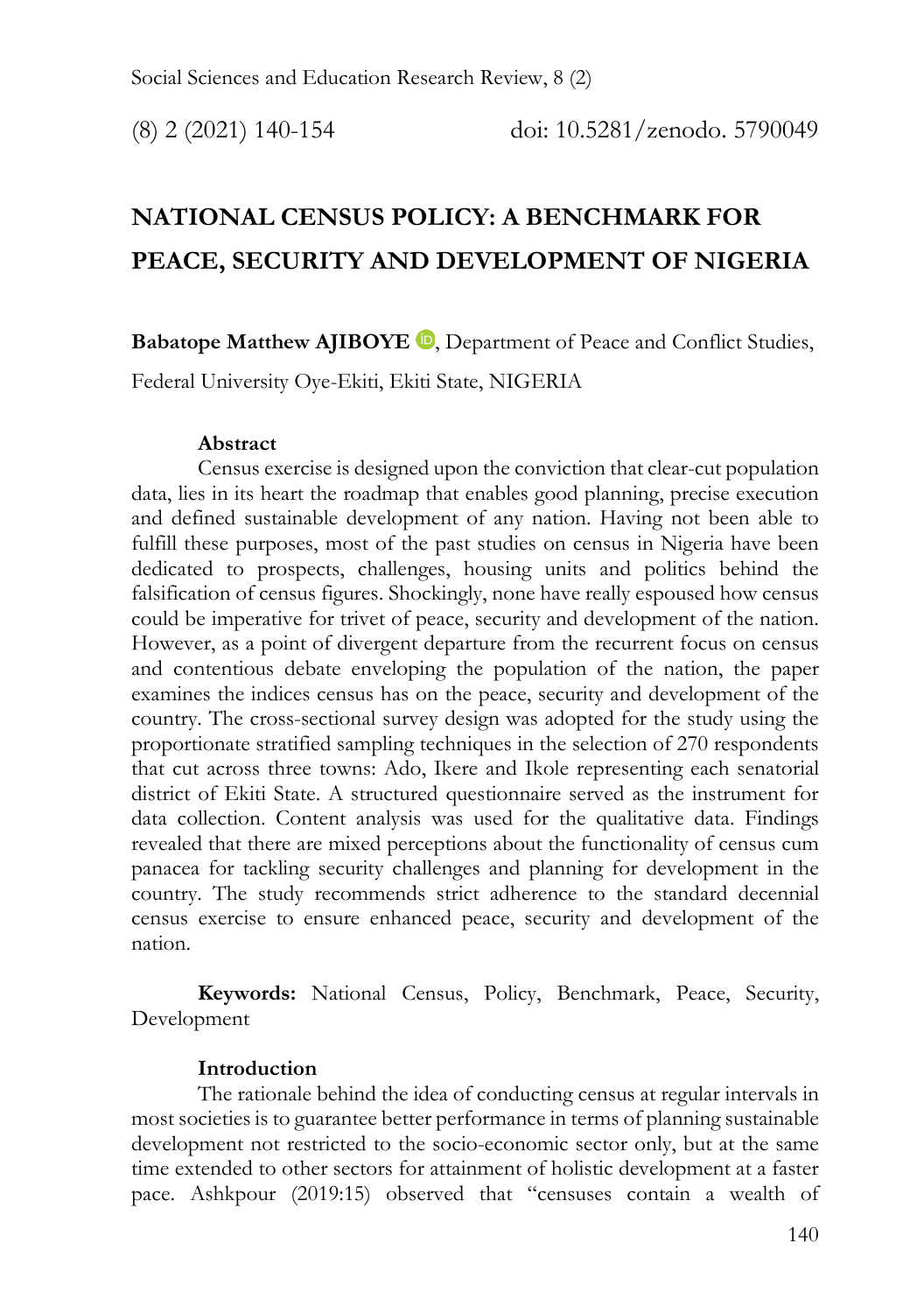information about nations and societies. They structurally capture societal information needs at given times in the past. Throughout history, the censuses have served to provide information to governments, i.e. to understand the development of the nation and its population on several fronts, for decisionmaking purposes". In United States, for instance, Reamer (2018) noted that topical research indicates census-obtained data were used to allocate more than \$850 billion to states and localities through 302 programs in Fiscal Year 2016 alone. As such, a national census policy presents basic information on a country's population that enables seamless government planning and policy implementation that underscores all-around national development.

This importance informed the Nigerian government to specially create the Nigeria Population Commission (NPC) in 1988, domiciled under the Federal Ministry of Interior with the statutory powers to collect, analyze and disseminate demographic data in the country. Its other duties include undertaking demographic sample surveys, compile, collate and publish migration and civil registration statistics and also to monitor the country's population policy (www.devex.com). Therefore, it is deducible that the Commission superintends everything that hovers on human and housing population, growth and sustainable development of the nation. Buttressing how census could be imperative for all the sectors: socio-economic, political, general security etcetera. Mohammed *et al*. (2019:16) observed that:

Over time and from pre-independence to date, several heads and housing counts have been conducted to obtain the total number of persons in Nigeria over given periods. Those were particularly important as no meaningful planning and development could be made and successfully implemented without knowing who and how many to plan for, what to plan and at what time? Without these, no sustainable development can be achieved.

As significant as census is to the socio-economic advancement, political landscape, security architecture and the jigsaw for developmental stride and other multi-circular sectors of the nation, worryingly, it has remained utopia and elusive for the Nigerian government to come up with the exact number of her citizens and the accurate statistics of housing units in the nation. Though there have been population exercises conducted in the past aimed at ascertaining the population of the country, but on each occasion, it has always ended in one controversy or the other. According to Akanni (2020), "all previous attempts at conducting population and housing censuses in Nigeria have been beset with challenges. These have ranged from staffing and logistical shortages to undue political interference and manipulation. Controversies and disputes have followed". The last in the series of censuses and controversies was the 2006 national census. Figures recorded in the exercise could not be relied upon as there were sharp practices that undermined and increased the number geometrically beyond what the country would even have been in two more decades away from the time.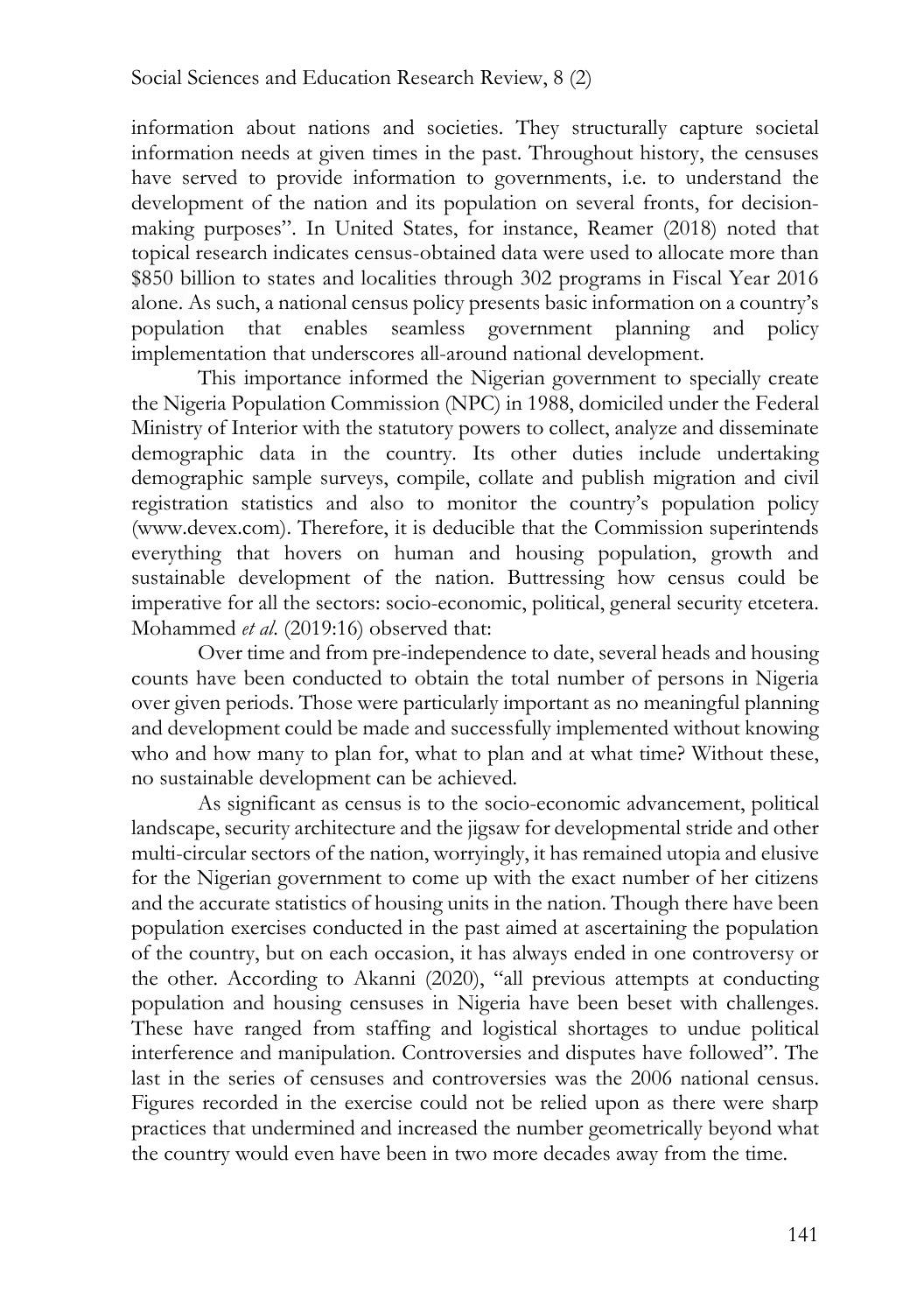Indeed, it is not unnatural that there were issues responsible for the fictitious and over-blotted figures declared at the end of the exercise. A good example is the heterogeneity of Nigerian society, as each region was careful of being dominated or marginalised from the scheme of things. Stalings (2006) argued that, "elite are often over-zealous about the value and importance of population census, and they always do anything, not only to enumerate all their people, but also engage in various illegalities: electoral violence, falsification and manipulation of population figures". Making validation on what orchestrated the outrageous figures of censuses in Nigeria. Idike and Okechukwu (2015:47) argued that, "census politics in Nigeria is conterminous to petty-bourgeois politics. It refers to the struggle amongst states and/ or ethnic nationalities towards the inflation of census figures to their selfish advantage". This position has further been reechoed by Serra and Jerven (2021) when they opined that anomaly accompanied census figures in Nigeria is as a result of "importance of population returns for federal parliamentary representation and the allocation of federal revenues and social services, it is not surprising that Nigerian census results have been hotly contested".

A decade and half down the lane, the question glued on everyone's lip is, how many are we? The unsurpassed answer to the unanswered question remains rooted in the dictum; 'your guess is as good as mine'. Part of this quagmires stems from the fact that the nation has not been able to organise and conduct census exercise for nearly two decades running. Conversely, an eyebrow has not been further raised as to why Nigeria as a nation keeps begging and guessing for an answer whenever the question of the precise population of the country gets raised even in the 21<sup>st</sup> century. This is due to the contestable figures released in 2006 by the National Population Commission (NPC), that pegged Nigeria's population at 140,431,790 and also the failure of successive governments to conduct credible census since 2006, has further boosted everyone's speculation and thickened the debate as per the actual number of people in the country not leaving out the academics, researchers, content developers and policymakers off the guess desk.

Still in the doldrums of exact population becoming insatiable for the country, the Chairman of National Population Census (NPC), Nasir Kwarra maintained that, in the absence of an actual census we formally make projections, and we estimate that as of 2020, the estimated population of Nigeria is 206 million(Sahara Reporters, 2020). However, with the recent declaration by the Chairman National Population Commission (NPC), Nasir Kwarra, the nation does not seem to be in a hurry to provide an answer to the puzzle of 'how many are we? This is evident in the speech of the NPC boss, as he categorically affirmed that as a country "we are not going to conduct census this year" (Vanguard, 2021). In the face of this lingering dilemma that has kept the argument going about census figures and the inability of a genuine census exercise which could have resulted in a much improved or a robust transformation of sectors like socio-economic, political landscape and security architecture of the nation.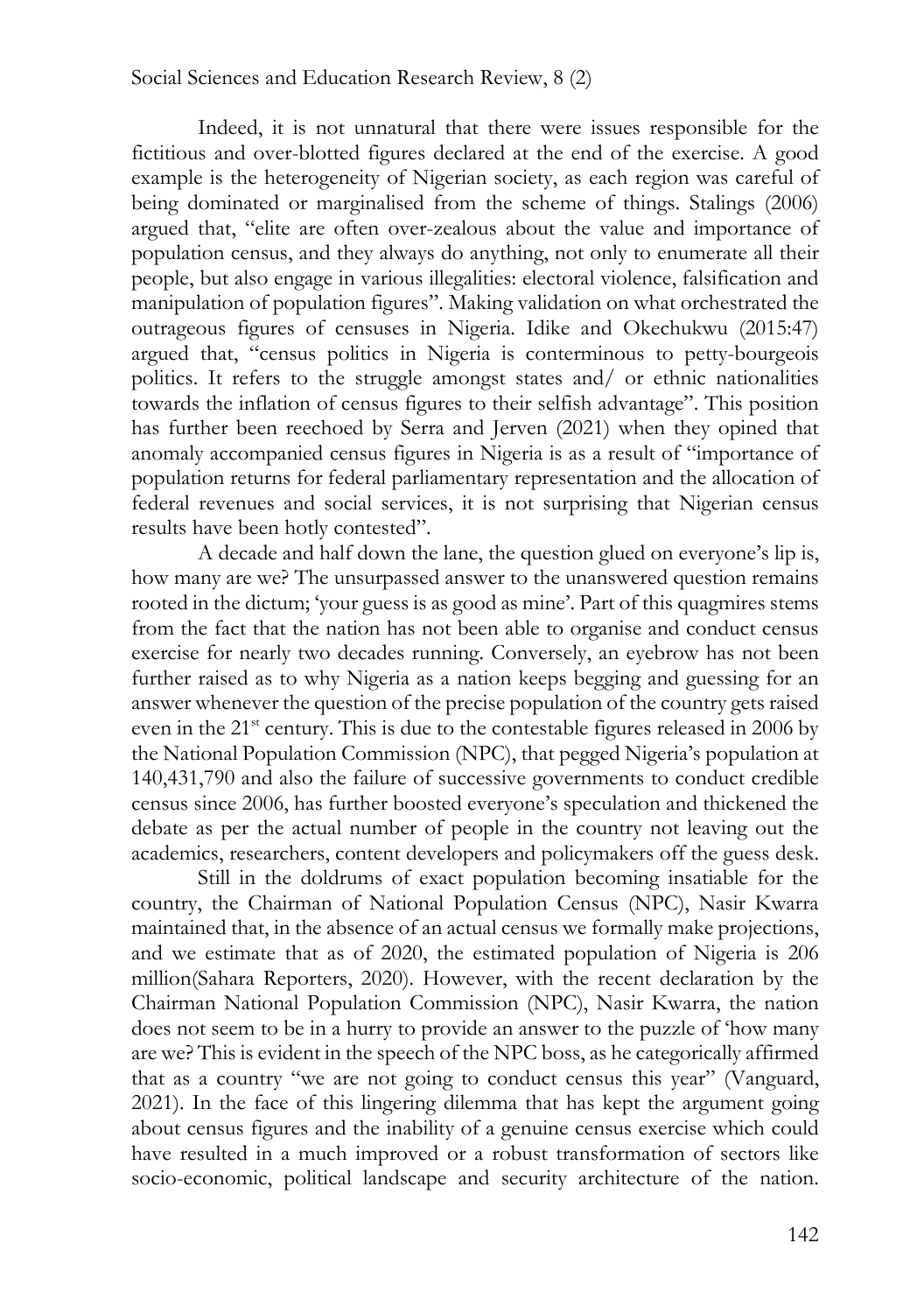Rather, the missing link has impeded development, dwarfed the socio-economic and handicapped security design of the nation. As a response to these challenges, the paper examined amongst other things how virile national census policy can translate to improved peace, security and development of the nation.

## **Statement of the Problem**

Nigeria's policy and strategic mechanisms as regard exact population of the country which can readily be an operational modus when it comes to planning and implementation of societal transformational initiatives to enhance socioeconomic activities, political stability, robust security network and a facelift of infrastructural development of the nation has been hampered and hindered by the continued utilization of the defective, outdated and fly-by-night census figures of 2006.As such, various government policies, strategies and programmes having direct implications on the population of the country have failed to measure up with the current realities of the day. The failures have been amplified and replicated in the critical sectors of the country. For instance, security which is the umbilical cord shaping the existence of other important sectors has not been adequately taken care of due to the inconsistency with data available for tackling challenges such as kidnapping, human trafficking, cattle rustling, banditry and other terrorism-related activities.

However, a question that must first be answered by any sane government before embarking on tactics aimed at cushioning these acts and also implementing developmental infrastructure that has to do with people is to sincerely identify the number of people inhabiting the surface of the country at a regular interval. Thus, if after more than fourteen years Nigerian government still largely depend on the festering 2006 census, which has been relied upon too long as if it has the whole country under its feet and becomes obligatory for the figures therein to be constantly used in piloting policies, programmes and implementation, then, it does appear the government has finally gave up on providing a convincing answer to the question of how many are we? Again, it is not surprising that the outcomes of the dependency on the old-fashioned 2006 census figures have not been anything different from disappointment, because those policies and initiatives have been outshined by the dwarfed socio-economic realities and gross security challenges such as incessant arm banditry, eternal Boko Haram insurgency, ceaseless farmers/herders clashes, festering cattle rustling, constant kidnapping and other issues increasingly threatening the relative peace, safety and survival of the nation.

Again, there is a clear stagnation of infrastructural development which does not imply heydays for the wellbeing of the citizenry. Following this lapse, machinery has to be set in motion at conducting census at intervals to improve the security, peace and development of the nation. Besides, every idea that seeks to transform a nation hangs and hinges on dependable census. As enshrined in the words of Harper and Mayhew (2012), that it was possible to replicate local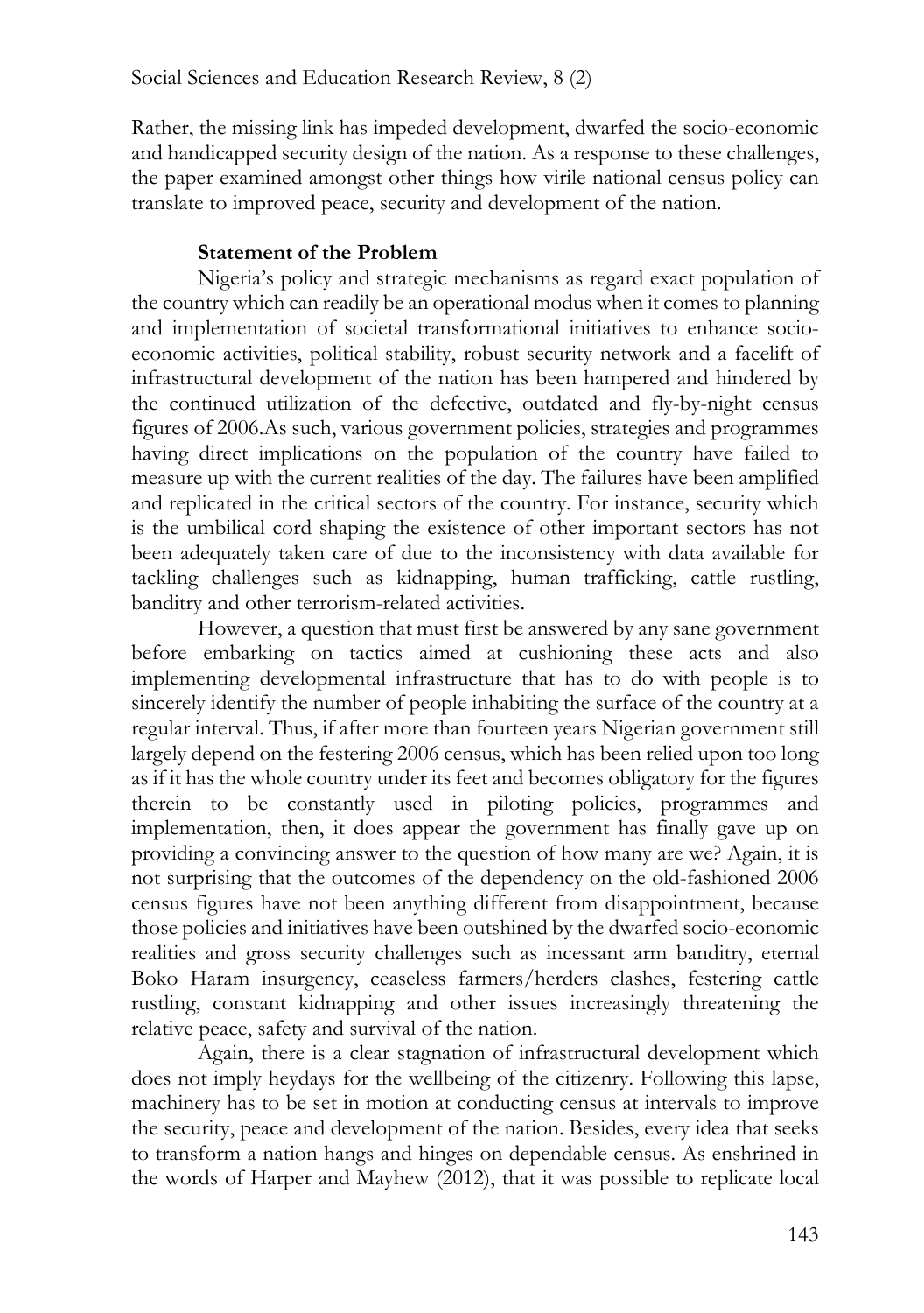census enumeration and there are yet again many other data sources available to academics but national coherence can only be found in the census.

# **Aims of the Study**

The main aim of the study is to examine how national census policy can meaningfully translate to improvement on peace, security and development of the nation. The other specific objectives are:

**i.** To determine the importance of census on the peace, security and development of the nation;

**ii.** To examine the extent of census data usage while strategically implementing the security architecture and execution of infrastructural development of the nation.

## **Literature Exposition**

As far as census and related issues are concerned, there are arrays of literature on them. As such, most of the scholarly inquiry/papers have explicitly espoused population, housing, statistics and sustainable development. Others have discussed issues hanging around population figures, such as falsification, quota politics, problems and prospects, patterns of population distribution and administrative census as an alternative to the conventional headcount system. Writing in support of census as the elemental conceived and most reliable form of researching that others strive to emulate, Golata (2014:1) stressed that, a population census is not only the oldest research, best-known, well-formed in terms of methodology, but also a research, which is widely regarded as the most reliable data source. Equally, Mohammed *et al*. (2019: 21) argued that:

The fundamental objective of conducting a population and housing census all over the world is also to set forth plans for development that is targeted to be achieved and sustained. Statistics, figures, facts and forecasts are, therefore, made, analysed, documented, used and also followed up as working plans to attain the desired level of development.

Coming out of this exposition, the definition of census thus appeals to our attention. Department of Economic and Social Affairs of the United Nations defined a population census as the total process of planning, collecting, compiling, evaluating, disseminating and analyzing demographic, economic and social data at the smallest geographic level pertaining, at a specified time, to all persons in a country or a well-delimited part of a country (United Nations, 2017:2). Similarly, a housing census is defined as, the total process of planning, collecting, compiling, evaluating, disseminating and analysing statistical data relating to the number and condition of housing units and facilities as available to the households pertaining, at a specified time, to all living quarters and occupants thereof in a country or a well-delimited part of a country(United Nations, 2017:3).However, combining the two descriptions within the context of the census, the United Nations defined census as an operation that produces an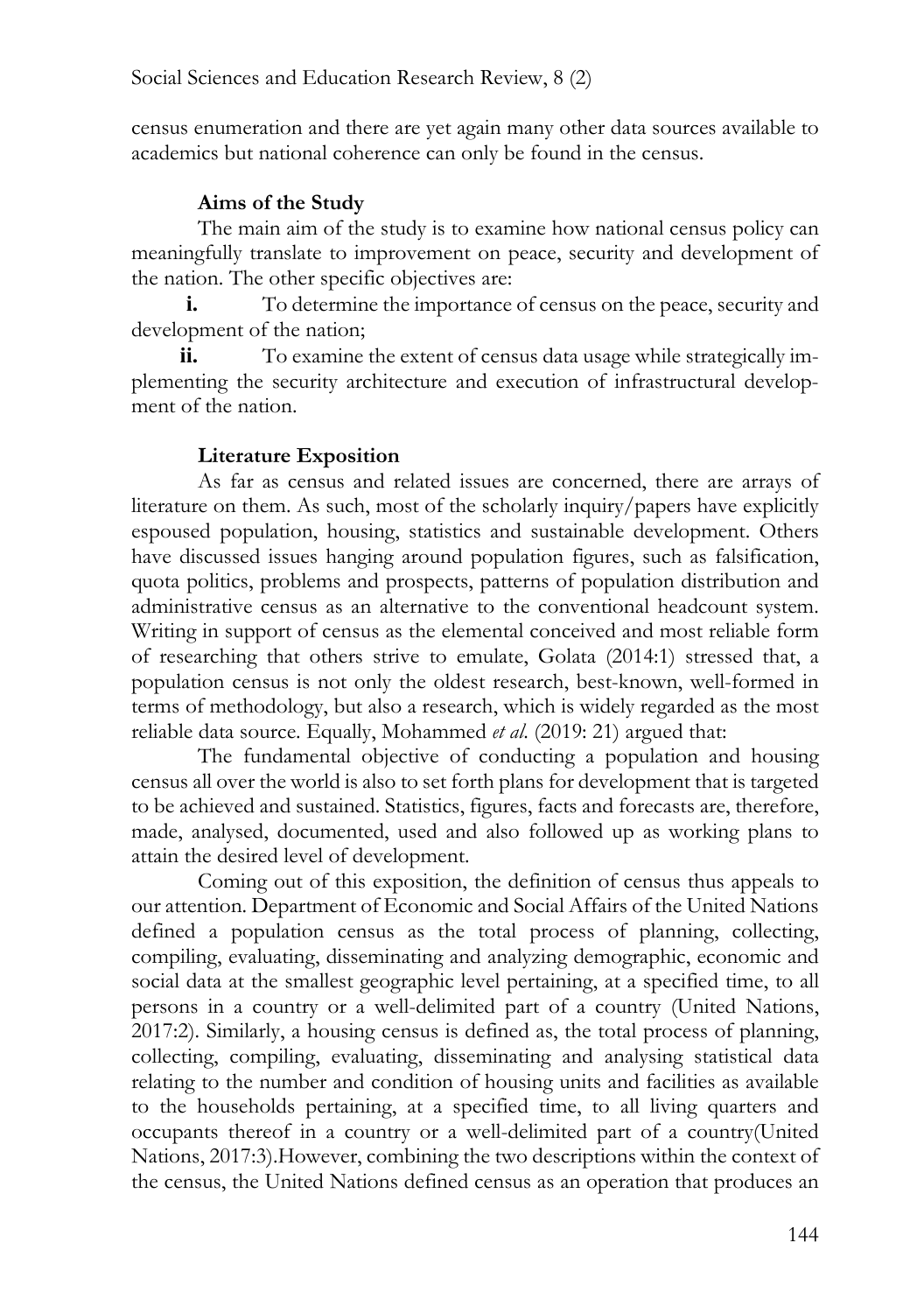official count of a country's population, right down to the lowest level of geographical detail, at regular intervals (UNECE, 2006:6-7).

However, moving away from the concentration on definition of census to the strategic relevance or indispensability of census to issues of policy, socioeconomic and other social aspects, in short, census end product (figures) are utilized diversely. However, the interrelationship is considered mutually dependent on census, peace, security and sustainable development of a nation. In other words, how census as an instrument could help position the security, safety and enduring development of the nation towards being a 21st century compliant nation. Census importance on a wide range of decisions and sectors that affects humanity has been described as sin qua non in the communiqué of the United Nations (United Nations, 2017:1), "establishing a public consensus on priorities would be almost impossible to achieve if it were not built on census counts". Therefore, it is observable that development is indispensable to planning which is rooted in robust and accurate census figures and whilst development has to do with a tactical change in security architecture, sustainable development and advancement of various human aspects needed to achieve desired progress, every country's safety and peace is determined by its development which is attached to the reliability of census module obtained in the country.

Nonetheless, the relevance of census to planning, implementation and execution of public initiatives which performance is mirrored through critical sectors such as economy, security and sustainable development of any nation has been stressed by United Nations as follows:

The population and housing census plays an essential role in public administration. The results of a census are used as a critical reference to ensure equity in the distribution of wealth, government services and representation nationwide by informing the distribution and allocation of government funds among various regions and districts for education, health services, delineating electoral districts at the national and local levels and measuring the impact of industrial development, to name a few (United Nations, 2017:1).

Expanding census relevancy to a multipurpose usage, Egeler *et al*. (2013:396) argued that, "the usability of the results has become much more varied. It ranges from policy issues and economic aspects to social themes. In the statistical field, too, census results are used in manifold ways".

## **Theoretical Perspective**

The study adopted symbolic interactionism theory as the substratum of explanation. Symbolic interactionism is one of numerous explicative models commonly adopted in social science, humanity and related disciplines for *explanandum* of phenomena. The model was first used by Mead (1934). However, it was Blumer (1969) who refined it further to the status of a theoretical outlook. The development ensured that the theory could be used to explain varieties of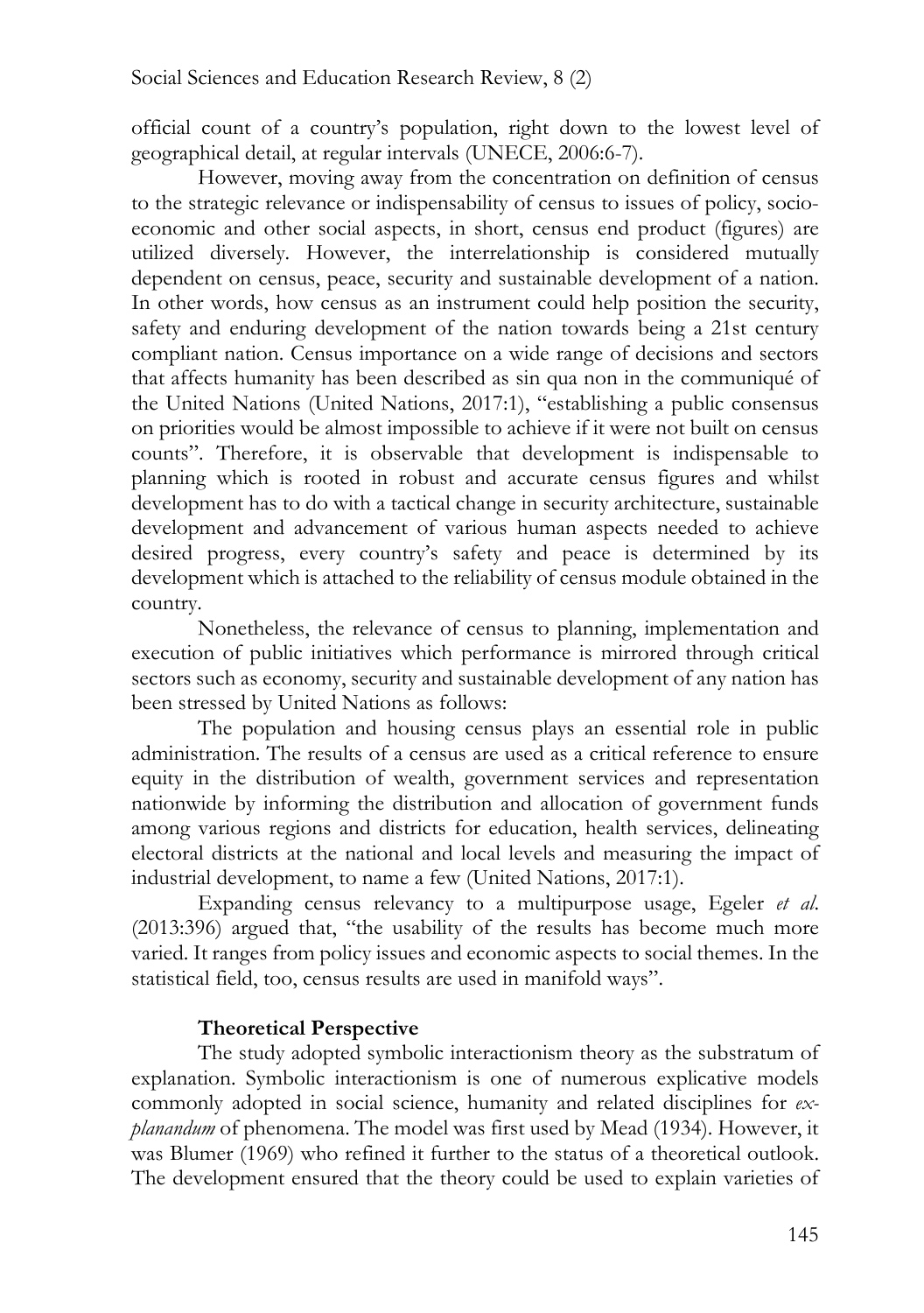phenomena such as genesis and evolution of meaning and identity. Three central hypotheses underscore Blumer's formulation of symbolic interactionism, the assumptions are:

i. That human beings act toward things based on the meanings that things have for them.

ii. That the meaning of such things is derived from, and arises out of, the social interaction that one has with one's fellows.

iii. That these meanings are handled in, and modified through, an interpretive process used by the person in dealing with the things he encounters.

Symbolic interactionism has further been given a facelift by scholars such as Maines (1977) and Stryker (1981) by dynamism, symbolic interactionism has, in consequence, progressed rapidly and its applicability stretched to the school of thought like social science, humanity and management sciences. It is vital to know that symbolic interactionism is not only about the study of symbols. The phrase 'symbolic' points to a central idea that humans exist in a world of objects that do not have built-in connotations. As a substitute, the denotations of objects occur out of the connotations that people allot to them in the course of daily group exchanges amid others. Through these dealings, mutual as well as local connotations surface but are always theme to the likelihood of transformation. This ongoing progression of analysis takes place chiefly employing the common symbols of language. People make sense of their world using symbols that convey the meanings of different objects, and these meanings (including the concept of self) in turn influence people's actions toward the objects (Swan and Bowers, 1998). Population and housing censuses are conducted to obtain information, data and statistics required for planning and development across the board.

#### **Methodology**

The cross-sectional survey design was adopted for the study. The study was carried out in Ekiti state in the South-Western part of Nigeria. Three towns (Ado, Ikere and Ikole) were purposely selected as representing the three senatorial districts of the state. The choice of the towns was carefully made because they are the biggest town in each senatorial district of the state. Ekiti state was among the six states created by the former military head of state, Late General Sanni Abacha, on the 1st of October, 1996. The state was formerly part of the old Ondo state before the bifurcation in 1996. The state is endowed with human resources coupled with agricultural supportive vegetation which invariably makes its bulk population preoccupied with farming. The populations for the study were made up of farmers, civil servants, politicians and youths from, 18 years and above. The study used quota random sampling method to select respondents across different cadres. The study employed a blend of quantitative and qualitative methods of data collection. Data analyses were done using a simple percentage and frequency distribution table, while the qualitative data was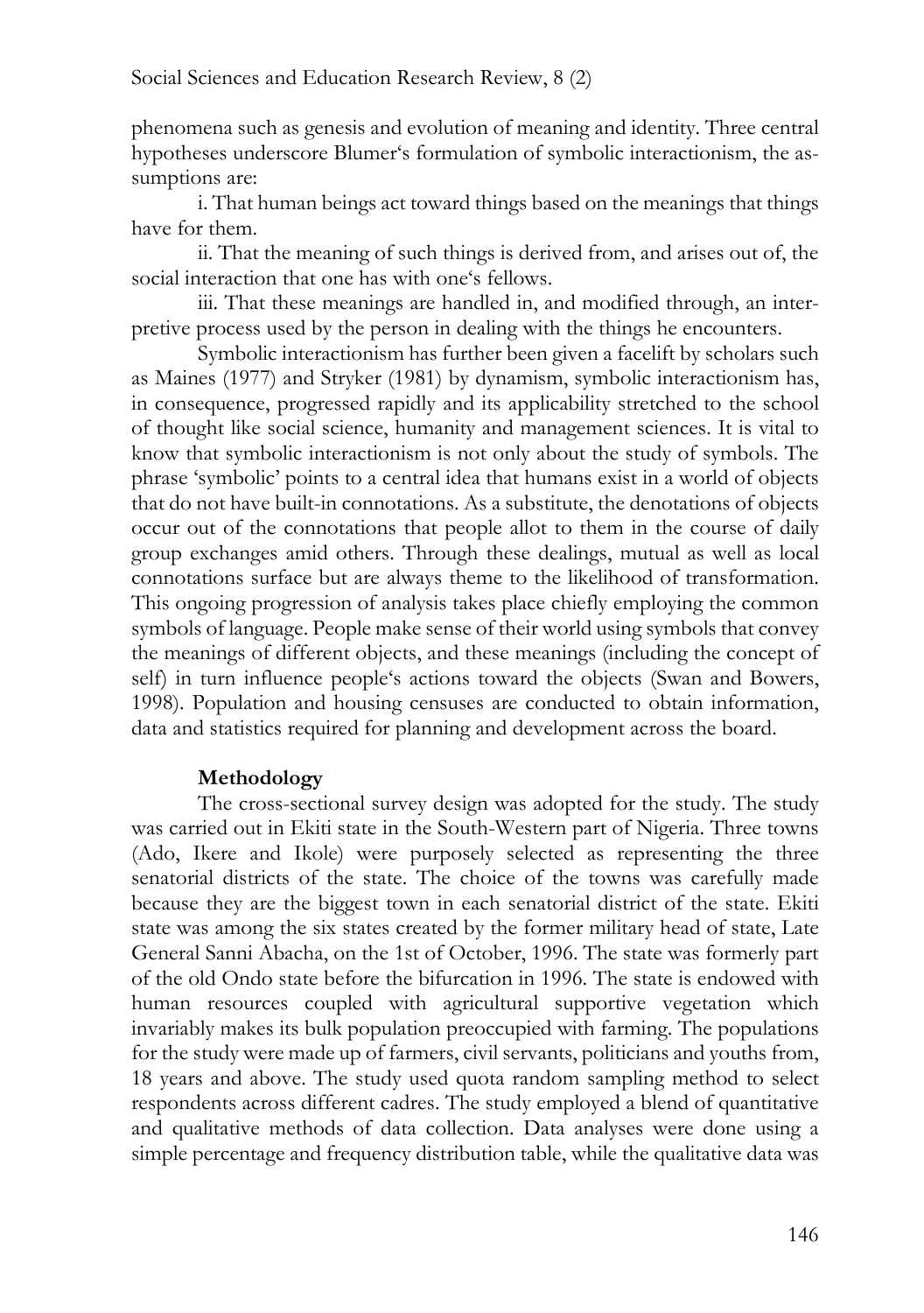analysed through content analysis and verbatim quotations by the research participants which added value and aphorism to the study.

| <b>Table 1. Demographic characteristics of respondents</b><br>Gender |                     |                             |  |  |
|----------------------------------------------------------------------|---------------------|-----------------------------|--|--|
| <b>Variables</b>                                                     | Frequency $(n=270)$ | Percentages $(\%$           |  |  |
| Males                                                                | 182                 | 67.4                        |  |  |
| Females                                                              | 88                  | 32.6                        |  |  |
| Total                                                                | 270                 | 100                         |  |  |
| <b>Age Distribution</b>                                              |                     |                             |  |  |
| Variables                                                            | Frequency $(n=270)$ | Percentages $(\frac{0}{0})$ |  |  |
| $18 - 40$                                                            | 185                 | 68.5                        |  |  |
| $41 - 60$                                                            | 57                  | 21.1                        |  |  |
| 60 and above years                                                   | 28                  | 10.4                        |  |  |
| Total                                                                | 270                 | 100                         |  |  |
| <b>Education Qualifications</b>                                      |                     |                             |  |  |
| <b>Variables</b>                                                     | Frequency (n=270)   | Percentages (%)             |  |  |
| Trade & Vocational Training                                          | 29                  | 10.7                        |  |  |
| Primary                                                              | 20                  | $\overline{7.4}$            |  |  |
| Secondary                                                            | 65                  | 24.1                        |  |  |
| Tertiary                                                             | 156                 | 57.8                        |  |  |
| Total                                                                | 270                 | 100                         |  |  |
| <b>Employment Status</b>                                             |                     |                             |  |  |
| Variables                                                            | Frequency $(n=270)$ | Percentages (%)             |  |  |
| Student                                                              | 71                  | 26.3                        |  |  |
| Unemployed                                                           | 118                 | 43.7                        |  |  |
| Employed                                                             | $\overline{53}$     | 19.6                        |  |  |
| Retired                                                              | 28                  | 10.4                        |  |  |
| Total                                                                | 270                 | 100                         |  |  |

#### **Result, Findings and Discussion Table 1: Demographic characteristics of respondents**

## **Source: Field survey, 2021**

The demographic characteristics of respondents are represented in Table 1 above. The gender distribution indicated that 182 deciphering 67.4 percent of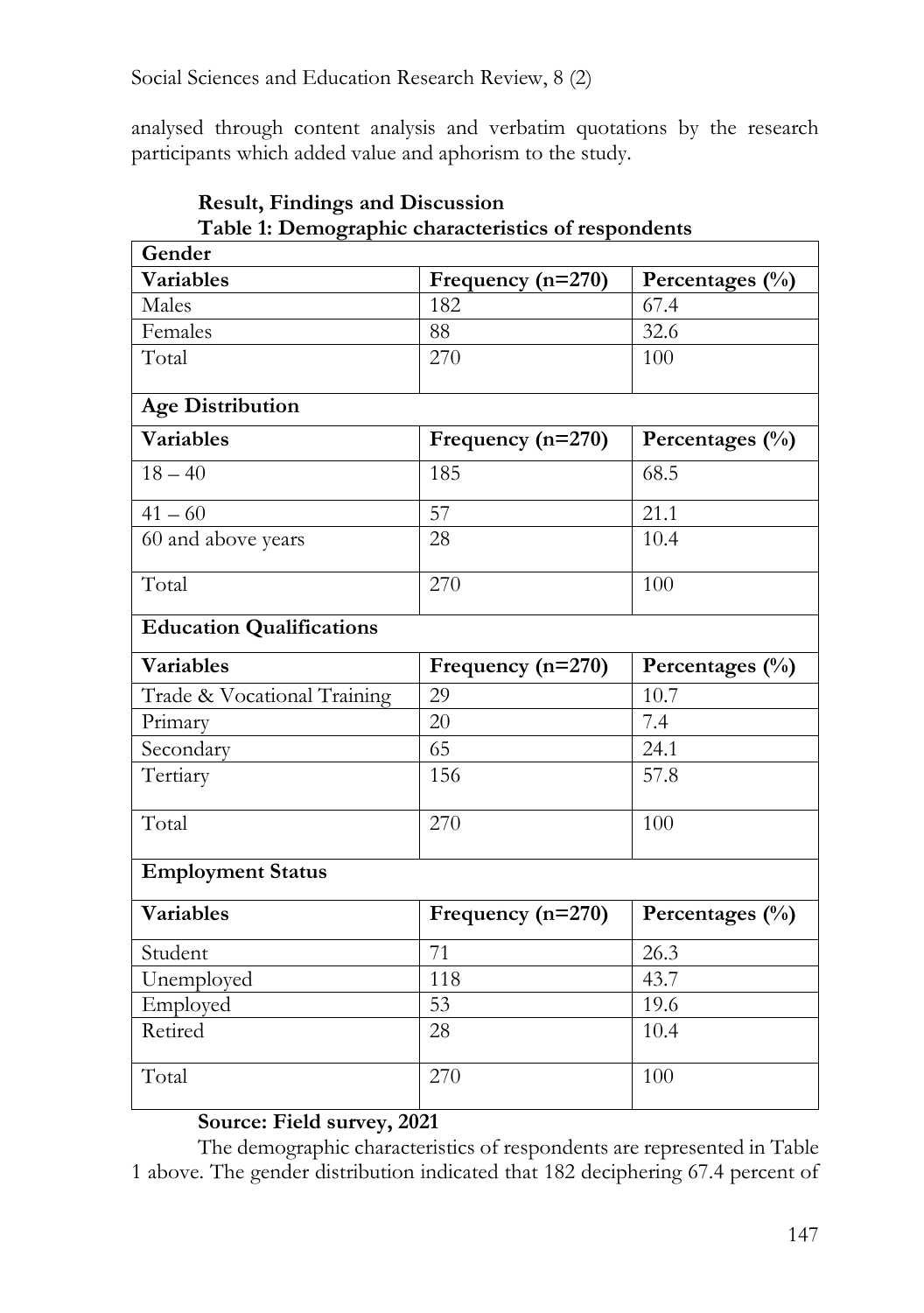respondents were males, while 88 representing 32.6 percent were females. The indication of this is that the bulk of respondents were dominated by males with 67.4%.

The respondents' age distribution showed that 185 equaling 68.5 percent were between the ages of 18-40, 57 representing 21.1 percent were within the age range of 41-60, while 28 translating 10.4 percent were 60 years and above. The import of this analysis is that majority of the respondents 68.5% fall within the age group of 18-40 years of age.

The respondents' educational qualifications show that 29 implying 10.7 percent have a trade and vocational training certificate, 20 representing 7.4 percent of the respondents possess a primary school leaving certificate, and 65 equaling 24.1 percent of the respondents have secondary education, while 156 deciphering 57.8 percent have tertiary education. The translation of this is that the majority (57.8%) of the respondents attained tertiary education.

The respondents' employment status shows that 71 deciphering 26.3 percent were students, 118 indicating 43.7 percent were unemployed, and 53 implying 19.6 percent of the respondents are employed, while 28 representing 10.4 percent of the respondents are retirees. This means that majority of the respondents with 43.7% are unemployed.

## **Objective 1: To Determine the Importance of Census on the Peace, Security and Development of the Nation**

|  |                                        |  | Table 2: Intensity of Census as Template for Robust Peace, |  |  |
|--|----------------------------------------|--|------------------------------------------------------------|--|--|
|  | Security and Development of the Nation |  |                                                            |  |  |

| <b>Variables</b>      | Frequency $(n=270)$ | Percentages $(\%$ |
|-----------------------|---------------------|-------------------|
| Very large importance |                     | 28.5              |
| Large importance      | ' 25                | 46.3              |
| Little importance     | 49                  | 18.2              |
| No importance         |                     | ⇁                 |
| Total                 |                     | 100               |

## **Source: Field survey, 2021**

Table 2 indicates that 77 of the respondents translating 28.5 percent observed that census has very large importance in ensuring robust peace, security and development of the nation, 125 of the respondents representing 46.3 were of the thought that peace, security and development of the nation rest largely on census template and 49 of the respondents translating 18.2 percent think census has little importance on the robust peace, security and development of the nation, however, 19 of the respondents signifying 7.0 percent believed that census has no importance on robust peace, security and development of the nation. On the importance of census, here is a respondent's reaction:

*Census is important not only to security but to all the sectors in the country. Can you identify a sector that does not need an accurate census blueprint for planning? If your answer to*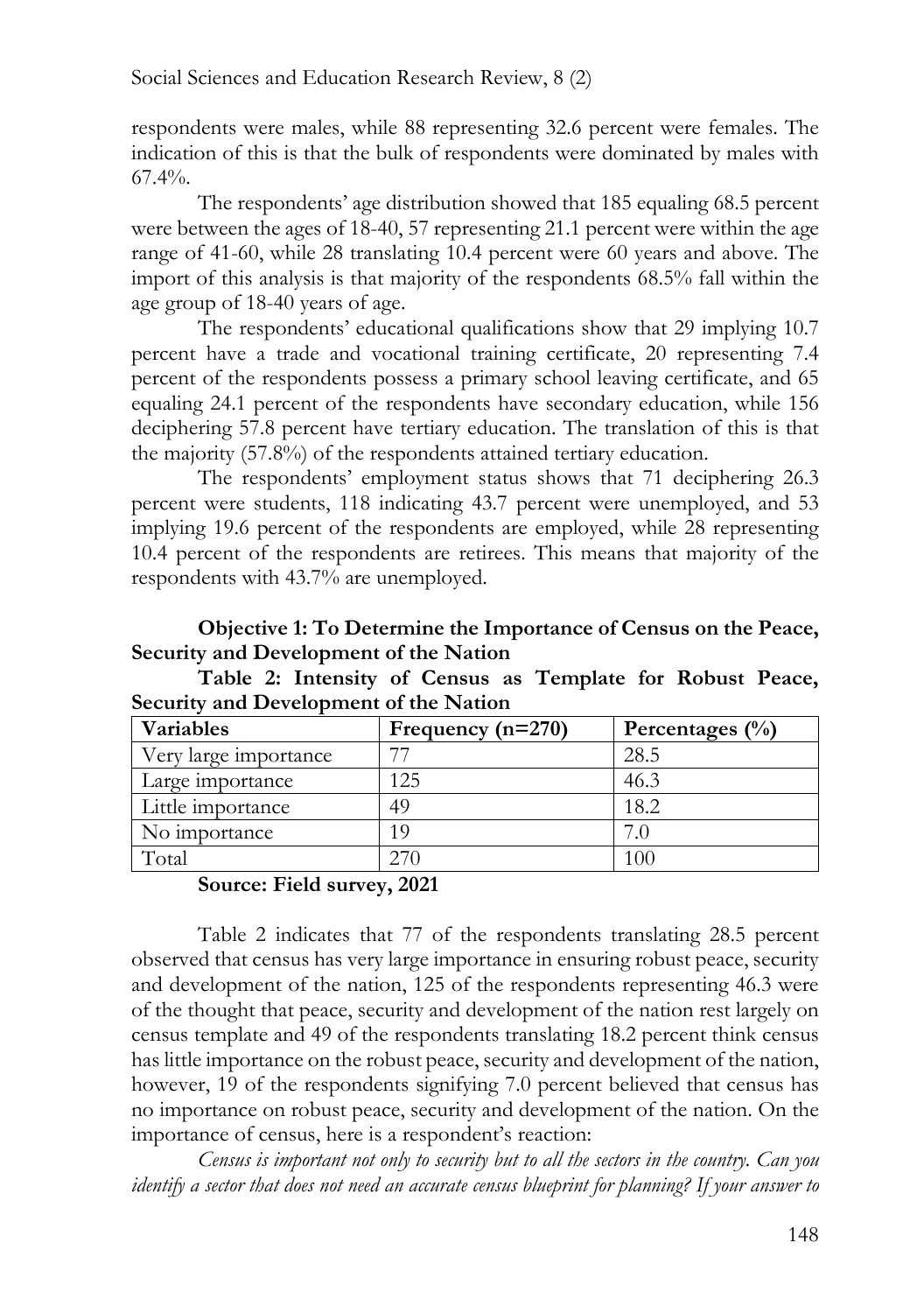*my question is unenthusiastic, then, it is a required catalyst for advancement and an econometric measurement of equitable distribution of infrastructure across board. It is when this is done we can have a meaningful and unbridled development we all clamour for in this 21st century. IDI/M/Lawyer/2021.*

**Table 3: Failure of Credible Census has Handicapped Peace, Security and Development of the Nation**

| Variables             | Frequency $(n=270)$ | Percentages % |
|-----------------------|---------------------|---------------|
| Very large impairment | 131                 | 48.5          |
| Large impairment      | 92                  | 34.1          |
| Little impairment     | 33                  | 12.2          |
| No impairment         | 4                   | 5.2           |
| Total                 |                     |               |

**Source: Field survey, 2021**

Table 3 shows that 131 of the respondents representing 48.5 percent noted that failure of the credible census has done a very large impairment to the peace, security and development of the nation, 92 of the respondents translating 34.1 percent held the view that failure of the credible census has done large impairment to the peace, security and development of the nation, and 33 of the respondents indicating 12.2 percent opined that failure of the credible census has done little impairment to the peace, security and development of the nation, while 14 of the respondents deciphering 5.2 percent observed that the failure of the credible census has not done any impairment to the peace, security and development of the nation. A respondent quips does:

*In my point of view, most of the problems manifesting in abridged peace and insecurity which have not been abated despite the responses from the security agencies, have been as a result of the inadequate personnel trailing the unknown population. In other words, if we can have genuine census of the country, at least government would know that there is a need for the ratio of security personnel to be commensurate with that of the nation's population. IDI/M/Civil Servant/2021.*

**Table 4: Periodic Census Exercise is a Yardstick Needed for Continued Improvement in Peace, Security and Development of the Nation**

| Variables              | Frequency $(n=270)$ | Percentages % |
|------------------------|---------------------|---------------|
| Very large requirement | 88                  | 32.6          |
| Large requirement      | 152                 | 56.3          |
| Little requirement     | 24                  | 8.9           |
| No requirement         |                     | ററ            |
| Fotal                  |                     |               |

**Source: Field survey, 2021**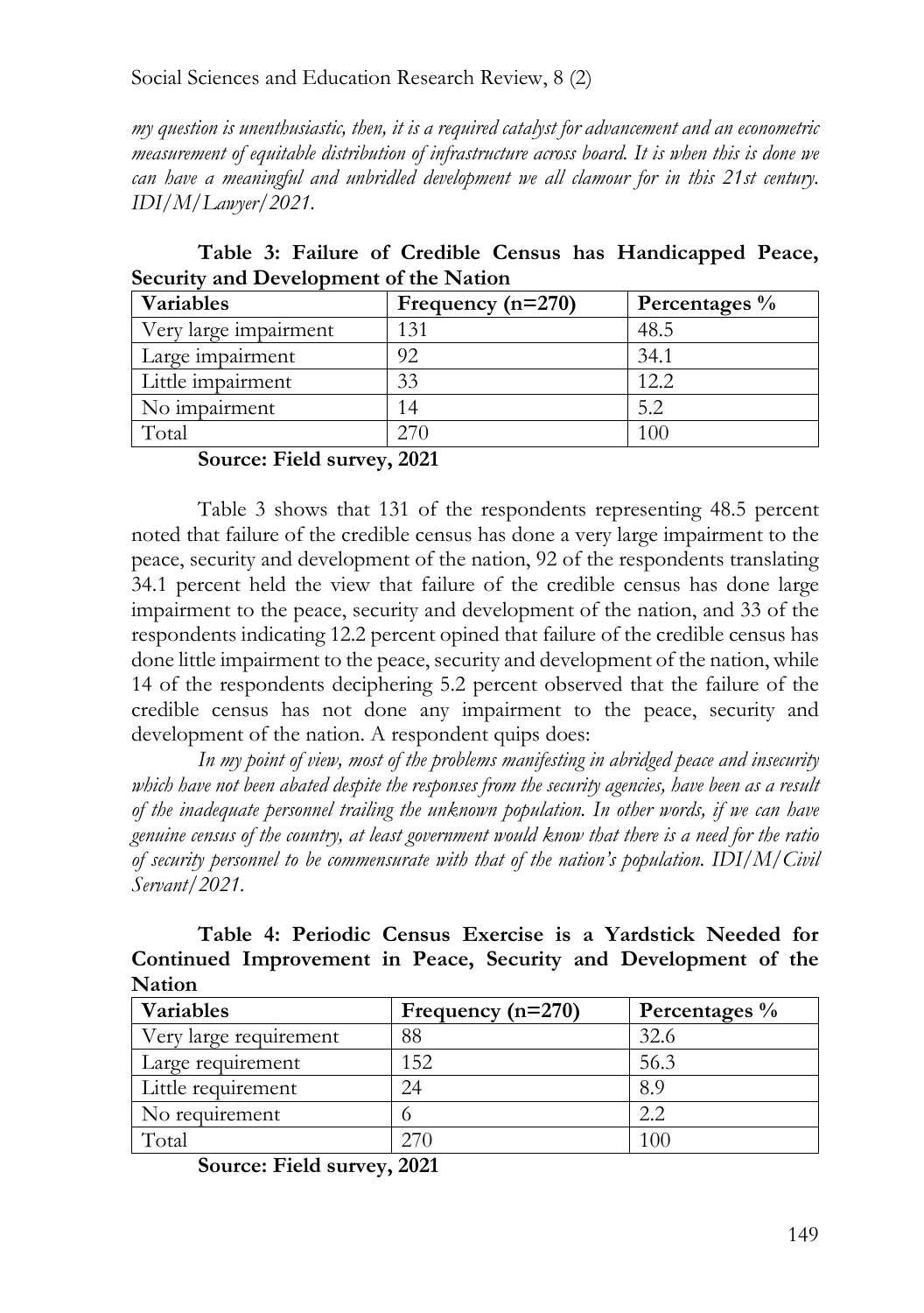Table 4 indicates that 88 of the respondents representing 32.6 percent held the view that for continuous improvement in peace, security and development of the nation, periodic census exercise is a very large requirement, 152 of the respondents deciphering 56.3 percent said periodic census exercise is a large requirement for continuous improvement in peace, security and development of the nation and 24 of the respondents equaling 8.9 percent observed that periodic census exercise is of little requirement in terms of yardstick for the continuous improvement of peace, security and development of the nation, while 6 of the respondents indicating 2.2 percent upheld the view that periodic census exercise is of no requirement as a yardstick for the continuous improvement of peace, security and development of the nation.

**Objective 2: To Examine the Extent of Census Data Usage while Strategically Implementing the Security Architecture and Execution of Infrastructural Development of the Nation**

| Variables                | Frequency $(n=270)$ | Percentages % |
|--------------------------|---------------------|---------------|
| Very large consideration | 17                  | 6.3           |
| Large consideration      | 41                  | 15.2          |
| Little consideration     | 130                 | 48.1          |
| No consideration         | 82                  | 30.4          |
| Total                    | 270                 | 100           |

**Table 5: Government Apply Census Data while Preparing the Annual Budget of Security Sector and Infrastructural Development of the Nation**

#### **Source: Field survey, 2021**

Table 5 illustrates that 17 of the respondents translating 6.3 percent noted that a very large consideration is given to census data by the government while preparing the annual budget of the security sector and infrastructural development of the nation, 41 of the respondents representing 15.2 percent observed that a large consideration is given to census data by the government while preparing the annual budget of the security sector and infrastructural development of the nation and 130 of the respondents indicating 48.1 percent held the opinion that in preparation of annual budget of the security sector and infrastructural development of the nation, census data is given little consideration by the government, while 82 of the respondents equaling 30.4 held the view that no consideration is given to census data by the government while preparing the annual budget of the security sector and infrastructural development of the nation.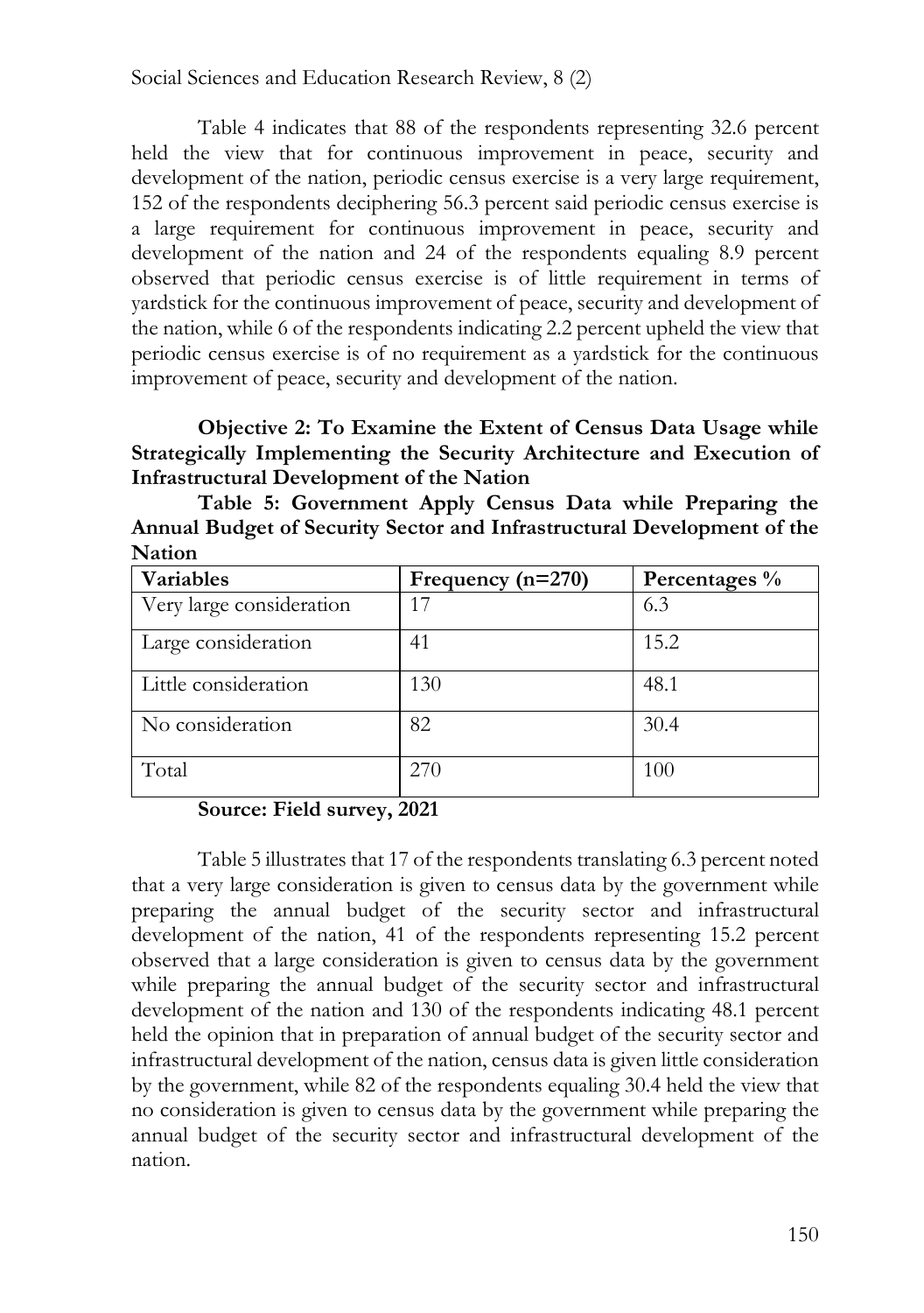*Ordinarily, this should form the major consideration while preparing the nation's annual budget. But the 'holocausts' we have in the corridor of power are majorly preoccupied with how much will enter their pockets rather than what stands to benefit the nation as a whole. That is to tell you that these issues are never put on the front burner while preparing the annual budget. IDI/M/Civil Servant/2021.*

**Table 6: What Extent do the Nation's Security and Developmental Policies Depend on Census Data**

| Variables         | Frequency $(n=270)$ | Percentages % |
|-------------------|---------------------|---------------|
| Very large extent | 26                  | 9.6           |
| Large extent      | 63                  | 23.3          |
| Little extent     | 122                 | 45.2          |
| No extent         | 59                  | 21.9          |
| Total             |                     |               |

**Source: Field survey, 2021**

Table 6 illustrates that 26 of the respondents deciphering 9.6 percent believed that to a very large extent the nation's security and developmental policies depend on census data, 63 of the respondents translating 23.3 percent said to a large extent, the nation's security and developmental policies depend on census data and 122 of the respondents deciphering 45.2 percent believed that to a little extent, the nation's security and developmental policies depend on census data, while 59 of the respondents equaling 21.9 percent believed that the nation's security and developmental policies do not depend on census data. On policymakers using census data in formulating policies, one respondent has this to say:

*Most of these policies are done haphazardly and therefore fail to have a positive impact on citizens. Ours have been somewhat of building a castle in the air. The policies are never tailored towards addressing any issue because there has never been consideration given to the actual number of people, and it is less surprising because people's welfare has never been a topmost priority for policymakers. IDI/F/Student/2021.*

**Table 7: The Security Agencies Use Census Data in Carrying out Geo-surveillance in the Country**

| Variables         | Frequency $(n=270)$ | Percentages % |
|-------------------|---------------------|---------------|
| Very large degree | 11                  | 4.0           |
| Large degree      | 24                  | 8.9           |
| Little degree     | 140                 | 51.9          |
| No degree         | 95                  | 35.2          |
| Total             | 270                 | 100           |

**Source: Field survey, 2021**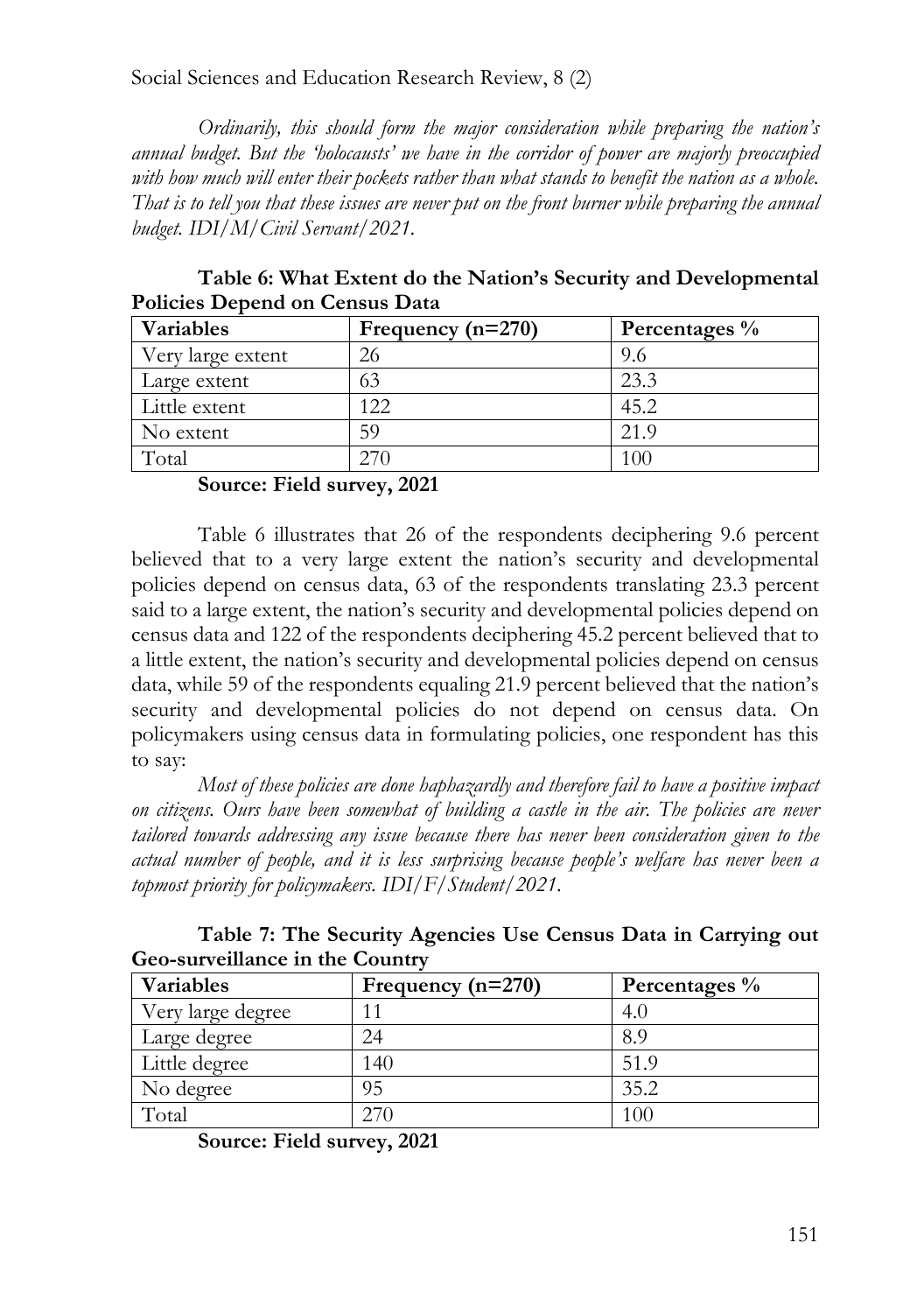Table 7 signifies that 11 of the respondents translating 4.0 percent noted that very large degree, the security agencies use census data in carrying out geosurveillance in the country, 24 of the respondents deciphering 8.9 percent believed that to a large degree, the security agencies use census data in carrying out geo-surveillance in the country and 140 of the respondents indicating 51.9 percent noted that census data is of little degree for security agencies in carrying out geo-surveillance in the country, while 95 of the respondents representing 35.2 percent held the view that census data is of no degree for security agencies in carrying out geo-surveillance in the country.

#### **Limitation of the Study and Suggestion for Further Study**

Since the sample size of the study represented only a portion and sparse of the people in three communities in Ekiti State, the generalization of the study must be made with precise tenderness. It is advised that future studies in this spot should cover other communities within and outside the state to accommodate views and opinions from other parts of the country which is tantamount to fairness, representation of geographical spread and ample generalization.

## **Conclusion**

The conclusion arrived in this study is that the continued underprivileged developmental returns, fragile peace and vain security architecture of the country have been further boosted by the abysmal national census policy of the country. In other words, there have been lackadaisical attitudes on the part of successive governments towards fine-tuning a credible and reliable census for the nation. This shunning of responsibility or inability is responsible for the gap since the last census exercise which is closing on the double of the standard period advocated by the United Nations, which is ten years interval. Nonconformity with this standard, one could not eschew the fact that the country has waited too long for another census exercise to happen. Finally, its failure has done more of retrogression than improvement to the multi-circular sectors of the system. Hence, national census policy remains a benchmark or catalyst that must be fulfilled for the peace, security and development of the nation.

## **Recommendations**

Stemming from the opinions expressed by respondents in this research, the following are drawn and weighed as avid recommendations:

1. Census exercise, having experienced doldrums and moratoriums for too long, it has become an emergency issue that seeks emergency response from the government to organize another round of population and housing census exercise liberally done with genuine resolve to ascertaining the exact number of people and housing units in the country. Doing this will no doubt put a stoppage to the speculations enveloping the actual population of the country and also help a great deal in planning and implementing policies in the country.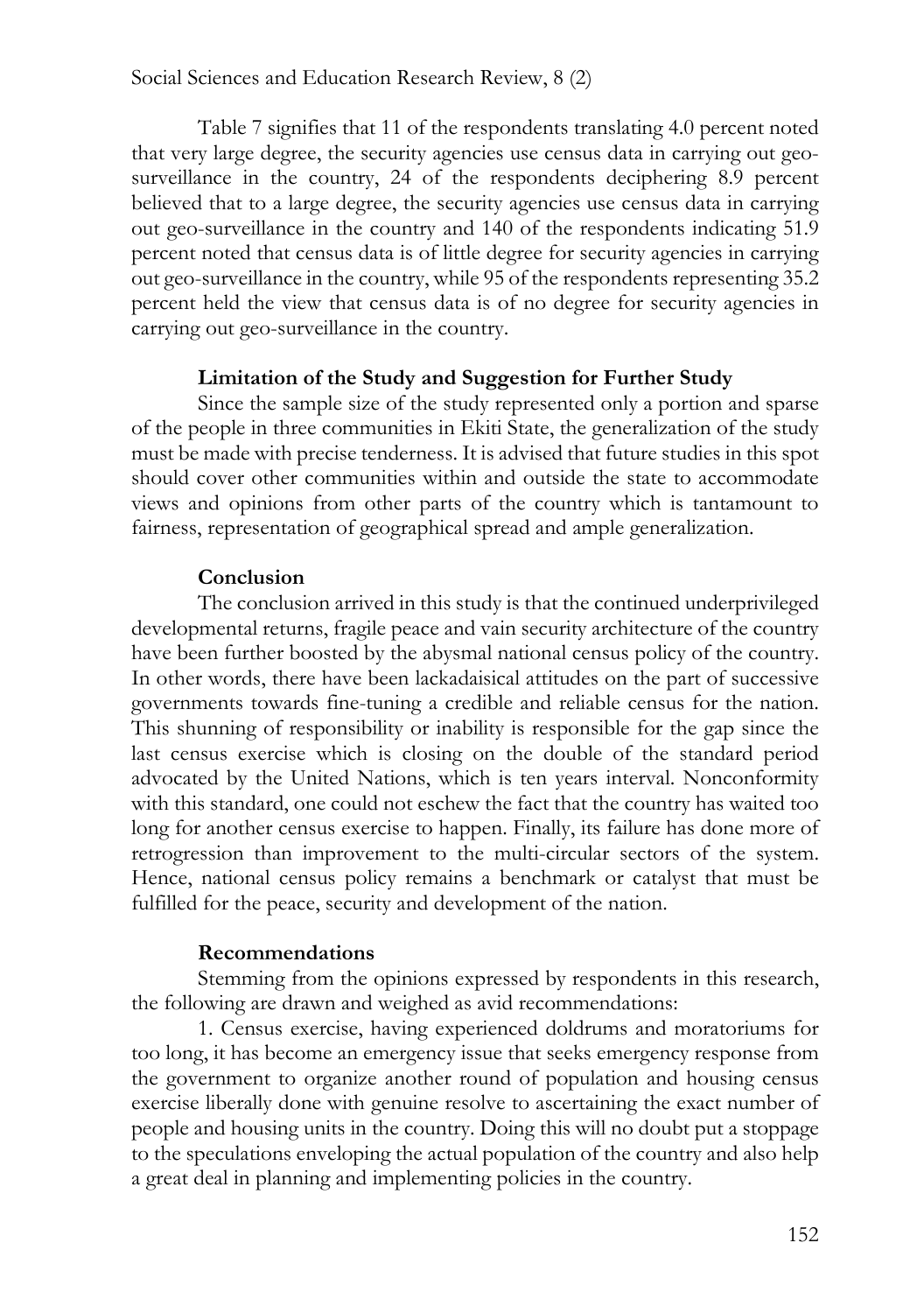2. The Nigerian government must imbibe and practice the minimum standard of period in conducting census exercise as advocated by the United Nations, which is a decennial (10 years period) population and housing census that is crucial and central to the evolvement and optimal performance of Nigeria's socio-economic, political, security, peace and sustainable development of the country. The emphasis is that both the population and housing units are ever-changing variables, hence, there has to be periodic census hounding to accommodate updates and changes.

3. However, it is important to correct the impression that census is done for number sake or a jamboree exercise. Rather, it is done with the intent desire to have positive reflections when applied in strengthening the socio-economic, political landscape, security architecture, proper infrastructural development that cut across the divide and other sectors that are vital for people's welfare and wellbeing and also upward evolution of the country.

### **References**

Akanni, I.A. (2020). "Nigeria's census has always been tricky: why this must change", https://theconversation.com (accessed 7th May, 2021).

Ashkpour, A. (2019). The Dutch Historical Census Use Case: A Flexible, Structured and Accountable Approach Using Linked Data Ph.D. Thesis, Erasmus University Press, Rotterdam

Blumer, H (1969). Symbolic Interactionism: Perspective and Method, Englewood Cliffs, New Jersey: Prentice-Hall.

DESA (2017). Principles and Recommendations for Population and Housing Censuses for the 2020 World Population and Housing Census Programme, Published by the United Nations, New York.

Egeler, R. Dinsenbacher, N. and Kleber, B. (2013). The Relevance of Census Results for a Modern Society *Jahrbucher f. Nationalokonomie u. Statistik* vol. 233, no.3, pp. 389-405.

Golata, E. (2014). New Paradigm in Statistics and Population Census Quality Conference Paper, https://www.researchgate.net/publication/ 274602561 (accessed 5th April, 2021).

Harper, G. and Mayhew, L. (2012). Using Administrative Data to Count Local Population, *Applied Spatial Analysis and Policy* vol. 5, no.2, pp. 97-122.

Idike, A.A. and Eme, O.I. (2015). Census Politics in Nigeria: An Examination of 2006 Population Census, *Journal of Policy and Development Studies* vol.9, no.3, pp. 47-72.

Maines, D. (1977). Social organization and social structure in symbolic interactionist thought', *Annual Review of Sociology*, vol.3, pp.235-259.

Mead, G.H. (1934). Mind, Self and Society, Chicago: University of Chicago Press.

Mohammed, I.S. Othman, M.F. and Osman, N.B. (2019). Nigerian National Population and